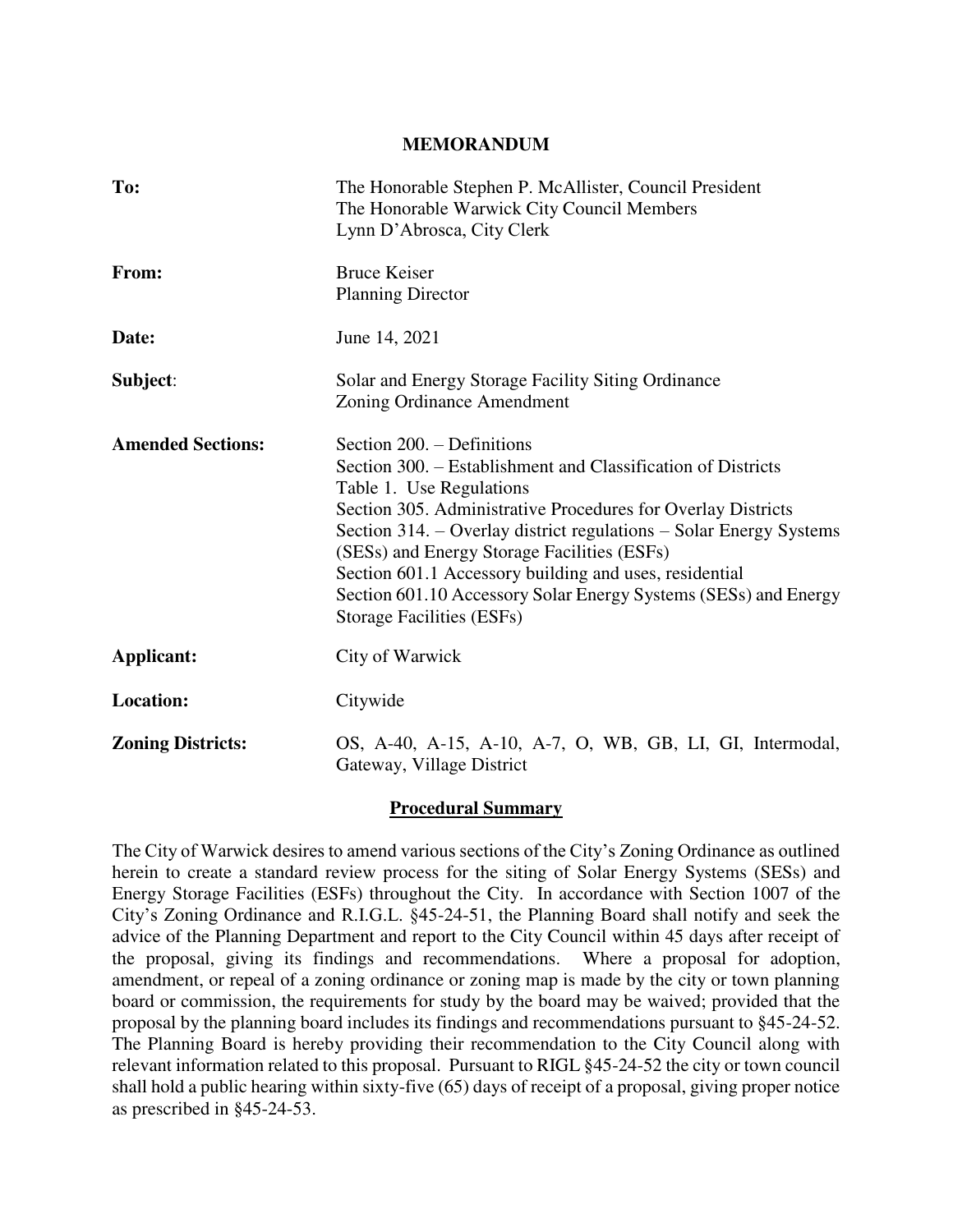## **Summary of Proposed Amendment**

In general, the proposed zoning ordinance amendment will:

- 1. Provide specific definitions related to Solar Energy Systems (SESs) and Energy Storage Facilities (ESFs).
- 2. Amend Table 1. Use Regulations to define where SESs and ESFs are allowed, prohibited, or allowed by overlay in each zoning district.
- 3. Revise the general procedure and submittal requirements for all overlay districts.
- 4. Establish overlay district regulations for SESs and ESFs.
- 5. Outline review procedures for various types of SESs and ESFs.
- 6. Clearly outline performance standards for principal use SES and ESF facilities.
- 7. Incentivize development of SESs and ESFs on industrial-zoned land, contaminated sites, and for solar canopies (i.e. carports).
- 8. Establish clear performance standards for accessory SESs and ESFs.

### **Background and Context**

Currently, the City of Warwick Zoning Ordinance does not include general definitions, specific use designations, performance standards, or approval processes relating to the siting of Solar Energy Systems or Energy Storage Facilities either as a principal or accessory use. To date, proposals for principal use solar have been managed within the framework of the existing zoning ordinance, which defines all principal use solar systems as an *Electric Power Plant* under use Code 608. "Energy storage facility" is currently undefined and, therefore, requires the Building Official to determine the appropriate use code for classification. Accessory SESs and ESFs are currently managed by the Building Official under provisions outlined in *Section 601. – Accessory Buildings and Uses.* The lack of clarity in the current zoning ordinance relating to principal and accessory SESs and ESFs has left much to the interpretation of the Building Official and often creates a vague and cumbersome process for any type of solar or energy storage development in the City. The proposed ordinance seeks to clarify process and procedures relating to the installation of SESs and ESFs in all zoning districts.

Planning staff presented draft updates to the Planning Board on February 10, 2021 and April 14, 2021. A recommendation was made by the Planning Board at its May 12, 2021 meeting in accordance with procedures set forth in Section 1007 of the City's Zoning Ordinance and RIGL §45-24-51. A summary of findings and recommendations from the Planning Board are outlined herein.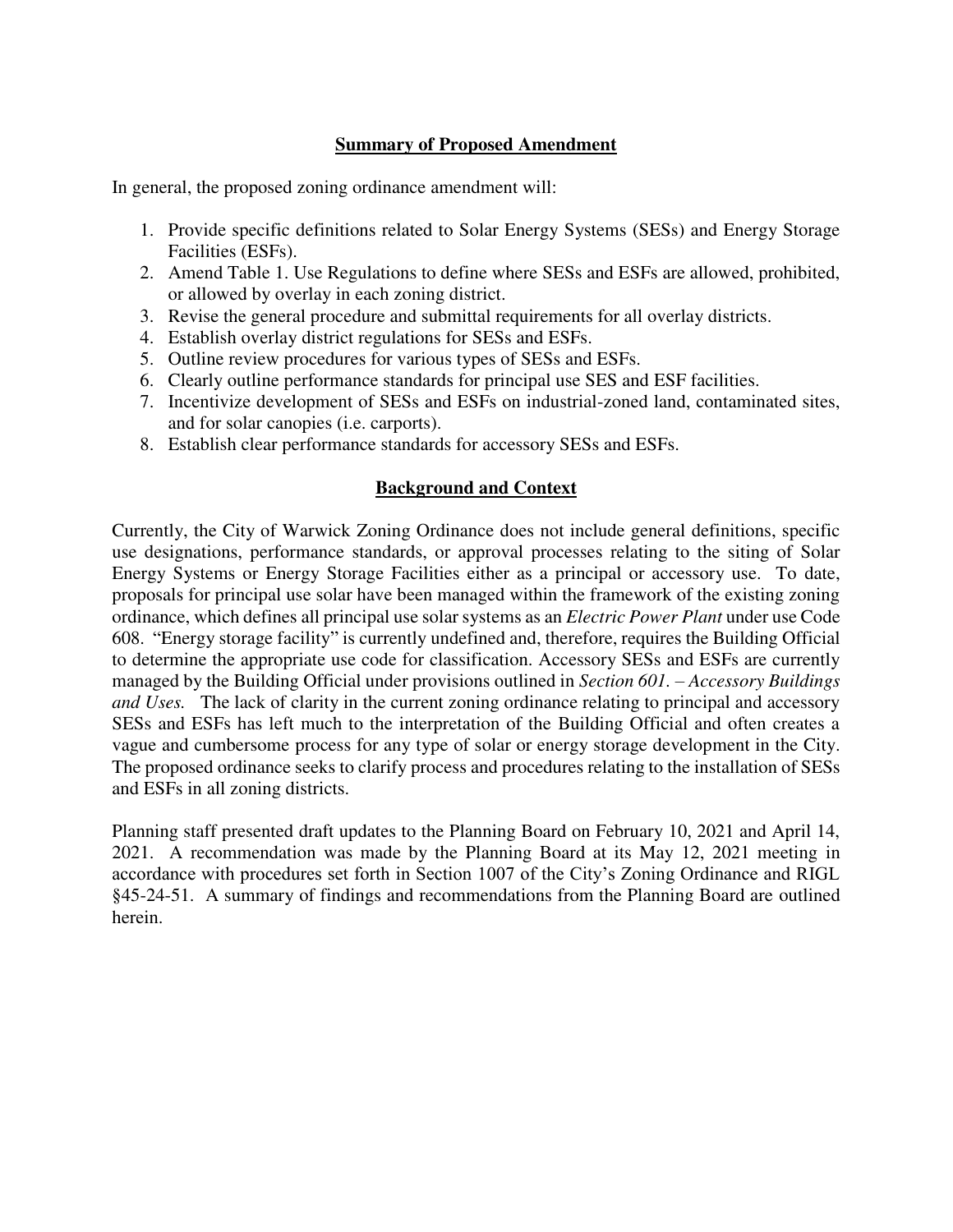### **Planning Board Findings and Recommendations**

After completion of the May 12, 2021 Public Hearing, for which notice was served and a record was kept, the Warwick Planning Board taking into consideration its knowledge and expertise, and after considering all of the representations and presentations made at the Public Meeting, found the Solar and Energy Storage Facility Siting Ordinance, as written, to be generally consistent with the *City of Warwick, Comprehensive Plan 2033*, including the goals and policies statement, the implementation program, and other applicable elements, to include:

- a. *Chapter 11, Section E*, Goal 1, Item D of the *Comprehensive Plan, Sustainability and Resilience* element, which recommends that the City "provide regulations for renewable energy installations on private property in zoning and other ordinances, as appropriate." The proposed Solar Energy Systems ordinance and Energy Storage Facilities ordinance are directly aligned with this goal.
- b. *Chapter 1, Section 1.3 Our Vision for 2033* and *Chapter 8, Section 8.2 Economic Development Goals and Policies,* which state that the City is committed to a diversity of land uses that promote a strong, stable tax base, including preserving industriallyzoned land for non-retail uses. The proposed ordinance allows for the orderly consideration of SESs and ESFs to expand the diversity of development and land uses in the City. In addition, the development of SESs and ESFs are promoted on industrially-zoned properties and contaminated land. The short-term use of industrially-zoned properties for SESs and ESFs is a viable strategy for the City to preserve industrially-zoned parcels for future development as needs evolve over time. In addition, the development of SESs and ESFs on contaminated land presents an opportunity to expand the City's tax base by utilizing land that may unusable for other types of development.

The Planning Board also found the proposed zoning amendment to be generally consistent with RIGL Section 45-23-30 *General Purposes of Land Development and Subdivision Review Ordinances, Regulations and Rules,* Section 103 of the City's Zoning Ordinance, to include:

- a. Promoting the public health, safety, and general welfare of the City by providing for the orderly consideration and development of Solar Energy Systems and Energy Storage Facilities (Section 103.1/ RIGL §45-24-30(1)).
- b. Providing for a range of uses and intensities of use appropriate to the character of the City and reflecting current and expected future needs (Section103.2/ RIGL  $§45-24-30(2)$ ).
- c. Providing for orderly growth and development as outlined in Section 103.3 of the City's Zoning Ordinance and RIGL §45-24-30(3)).
- d. Providing for the control, protection, and/or abatement of noise pollution, and soil erosion and sedimentation (Section 103.4/ RIGL §45-24-30(4)).
- e. Promoting a high level of quality in design in the development of private and public facilities (Section 103.10/ RIGL §45-24-30(11)).
- f. Promoting implementation of the Warwick comprehensive community plan, as amended (Section 103.11/ RIGL §45-24-30(12)).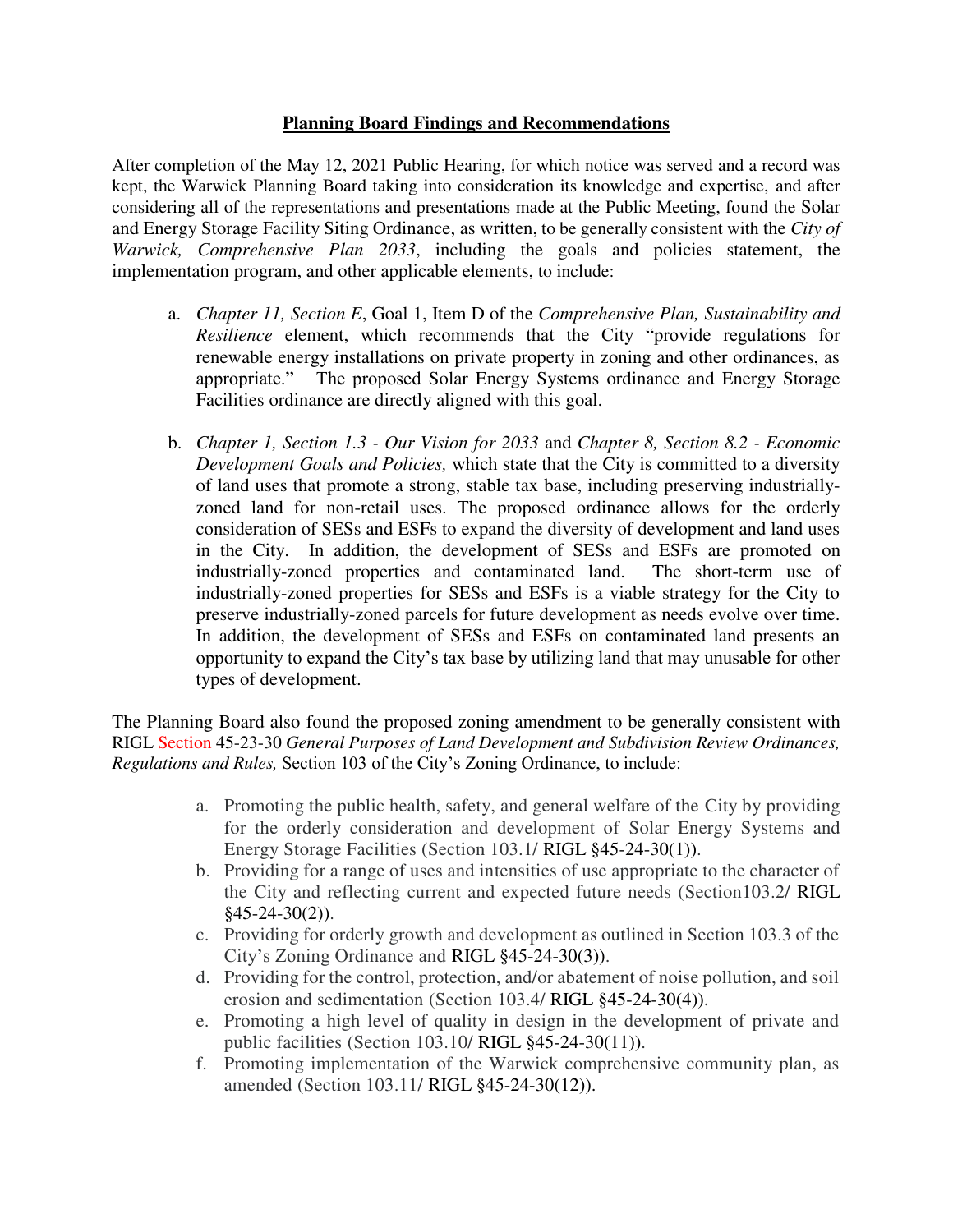g. Providing for efficient review of development proposals, to clarify and expedite the zoning approval process (Section 103.13/ RIGL §45-24-30(14)).

The Planning Board also found the proposed zoning amendment to be generally consistent with the findings presented by the Planning Department staff, as follows:

- 1. That the proposed ordinance has been reviewed by a land use attorney retained for the project and is consistent with RIGL §45-24 - *Zoning Ordinances*.
- 2. That the definitions contained in the ordinance amendment serve a beneficial use in clarifying uses and terms related to SESs and ESFs and do not conflict with the terms outlined in RIGL §45-24-31. *Definition*s.
- 3. That the ordinance promotes the development of SESs and ESFs on industrially-zoned and contaminated properties.
- 4. That the ordinance promotes the development of solar canopies (i.e. carports).
- 5. That the ordinance promotes the development of rooftop and small ground mount facilities in residential and non-residential areas with applicable performance standards.
- 6. That the ordinance provides for the orderly review of principal use SESs and ESFs, and provides comprehensive performance standards for development, operation, and decommissioning of SESs and ESFs that protect the public interest.
- 7. That, while the ordinance allows for consideration of principal use solar and energy storage facilities on properties zoned residential (A), the review and approval process is much more intensive than proposals on non-residential and contaminated sites.
- 8. That consideration of principal use Solar and Energy Storage Facilities on properties zoned residential (A) involves an extensive overlay process, including review by the Planning Board and City Council; adherence to extensive performance standards for development, operation, and decommissioning of SESs and ESFs; and a proposal for a direct benefit as a prerequisite for consideration of the development.
- 9. That the proposed amendment, as presented, is generally consistent with the City's Comprehensive Community Plan as outlined herein.
- 10. That the amendment, if enacted, would allow for the orderly consideration, growth, and/ or expansion of alternative and renewable energy production and storage.
- 11. That the proposed ordinance amendment relating to accessory uses is consistent with current permitting policies and practices of the City's Building Official.

Based on the foregoing findings of fact, on a motion by Ms. Bataille, seconded by Mr. Penta, the Warwick Planning Board voted Seven (7) in favor, zero (0) opposed, to forward a favorable recommendation for passage of the Solar and Energy Siting Ordinance, as written, to the City Council.